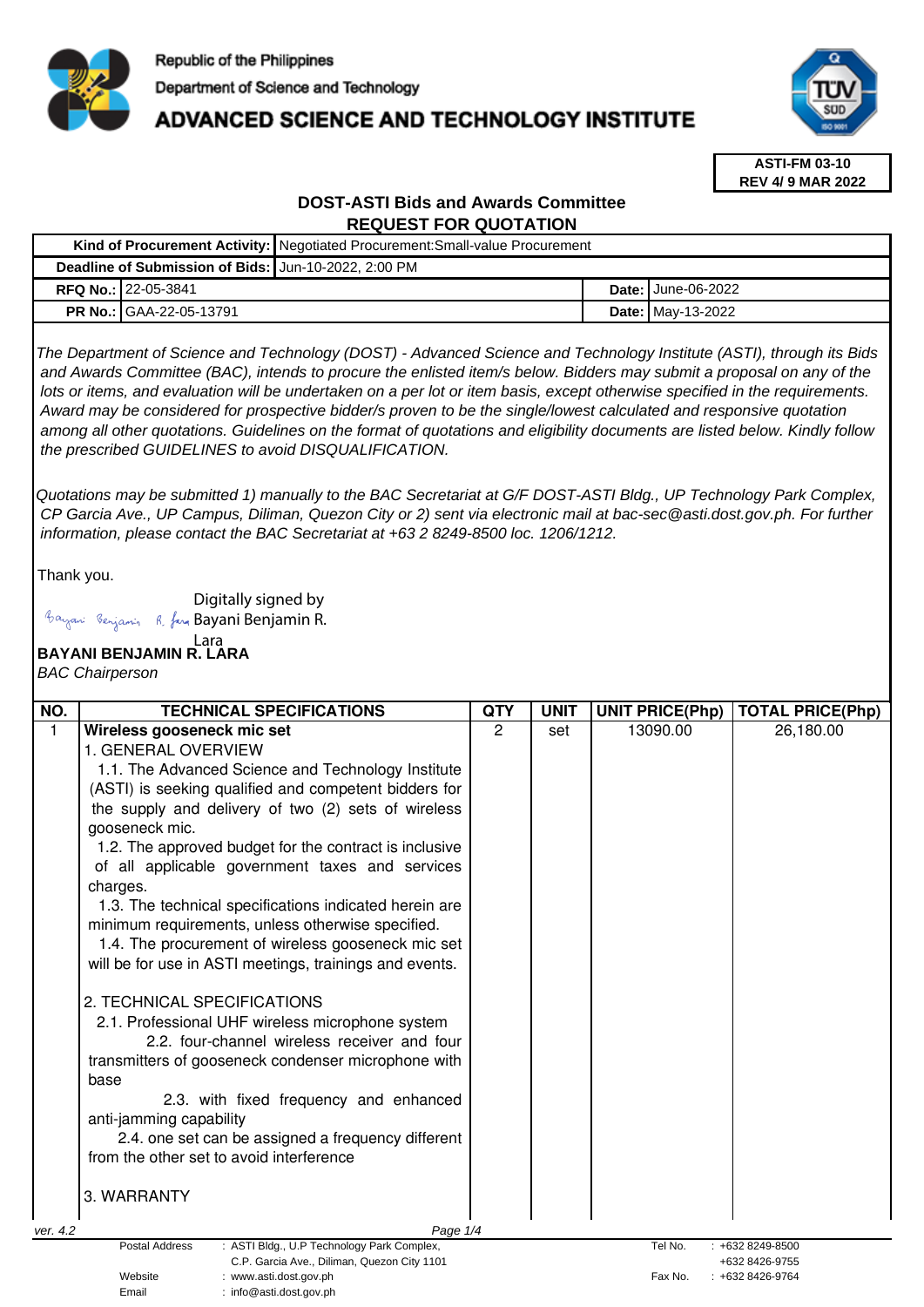|                | 3.1. With at least one (1) year warranty coverage.<br>3.2. Parts and incidental costs related to the unit<br>will be shouldered by the supplier provided that the<br>error or damage on the equipment is not a result of<br>user damage or misuse.<br>4. DELIVERY and PAYMENT TERMS<br>4.1. Delivery of the Goods shall be made by the<br>Supplier within thirty (30) calendar days upon issuance<br>of Notice to Proceed (NTP).<br>4.2. Full payment will only be given once the items<br>were completely delivered, inspected, and accepted by<br>the End User.<br>4.3. No payment shall be made or the supplies and<br>materials not yet delivered under this contract.<br>4.4. The price of the bid must be inclusive of<br>government taxes and other fees.                                                                                                                                                                                                                                                                                                                                                                                                                                                                                                                                |                |     |          |           |
|----------------|-------------------------------------------------------------------------------------------------------------------------------------------------------------------------------------------------------------------------------------------------------------------------------------------------------------------------------------------------------------------------------------------------------------------------------------------------------------------------------------------------------------------------------------------------------------------------------------------------------------------------------------------------------------------------------------------------------------------------------------------------------------------------------------------------------------------------------------------------------------------------------------------------------------------------------------------------------------------------------------------------------------------------------------------------------------------------------------------------------------------------------------------------------------------------------------------------------------------------------------------------------------------------------------------------|----------------|-----|----------|-----------|
| $\overline{2}$ | <b>Cat5e UTP cable</b><br>1. GENERAL OVERVIEW<br>1.1. The Advanced Science and Technology Institute<br>(ASTI) is seeking qualified and competent bidders for<br>the supply and delivery of two (2) boxes of Cat5e UTP<br>cable.<br>1.2. The approved budget for the contract is inclusive<br>of all applicable government taxes and services<br>charges.<br>1.3. The technical specifications indicated herein are<br>minimum requirements, unless otherwise specified.<br>1.4. The procurement of Cat5e UTP cable will be for<br>use in ASTI local area network.<br>2. TECHNICAL SPECIFICATIONS<br>2.1. at least 305 meters per box<br>2.2. color: gray<br>2.3. AWG: 24<br>2.4. conductor material: bare copper<br>2.5. Insulation material: polyolefin<br>2.6. PVC Outer Jacket<br>3. DELIVERY and PAYMENT TERMS<br>3.1. Delivery of the Goods shall be made by the<br>Supplier within thirty (30) calendar days upon issuance<br>of Notice to Proceed (NTP).<br>3.2. Full payment will only be given once the items<br>were completely delivered, inspected, and accepted by<br>the End User.<br>3.3. No payment shall be made or the supplies and<br>materials not yet delivered under this contract.<br>3.4. The price of the bid must be inclusive of<br>government taxes and other fees. | $\overline{2}$ | box | 7050.00  | 14,100.00 |
| 3<br>ver. 4.2  | 12-channel Network Camera Recorder<br>1. GENERAL OVERVIEW<br>1.1. The Advanced Science and Technology Institute<br>(ASTI) is seeking qualified and competent bidders for<br>the supply and delivery of one (1) lot 12-channel<br>Network Camera Recorder.<br>1.2. The approved budget for the contract is inclusive<br>of all applicable government taxes and services<br>charges.<br>Page 2/4                                                                                                                                                                                                                                                                                                                                                                                                                                                                                                                                                                                                                                                                                                                                                                                                                                                                                                  | 1              | lot | 14000.00 | 14,000.00 |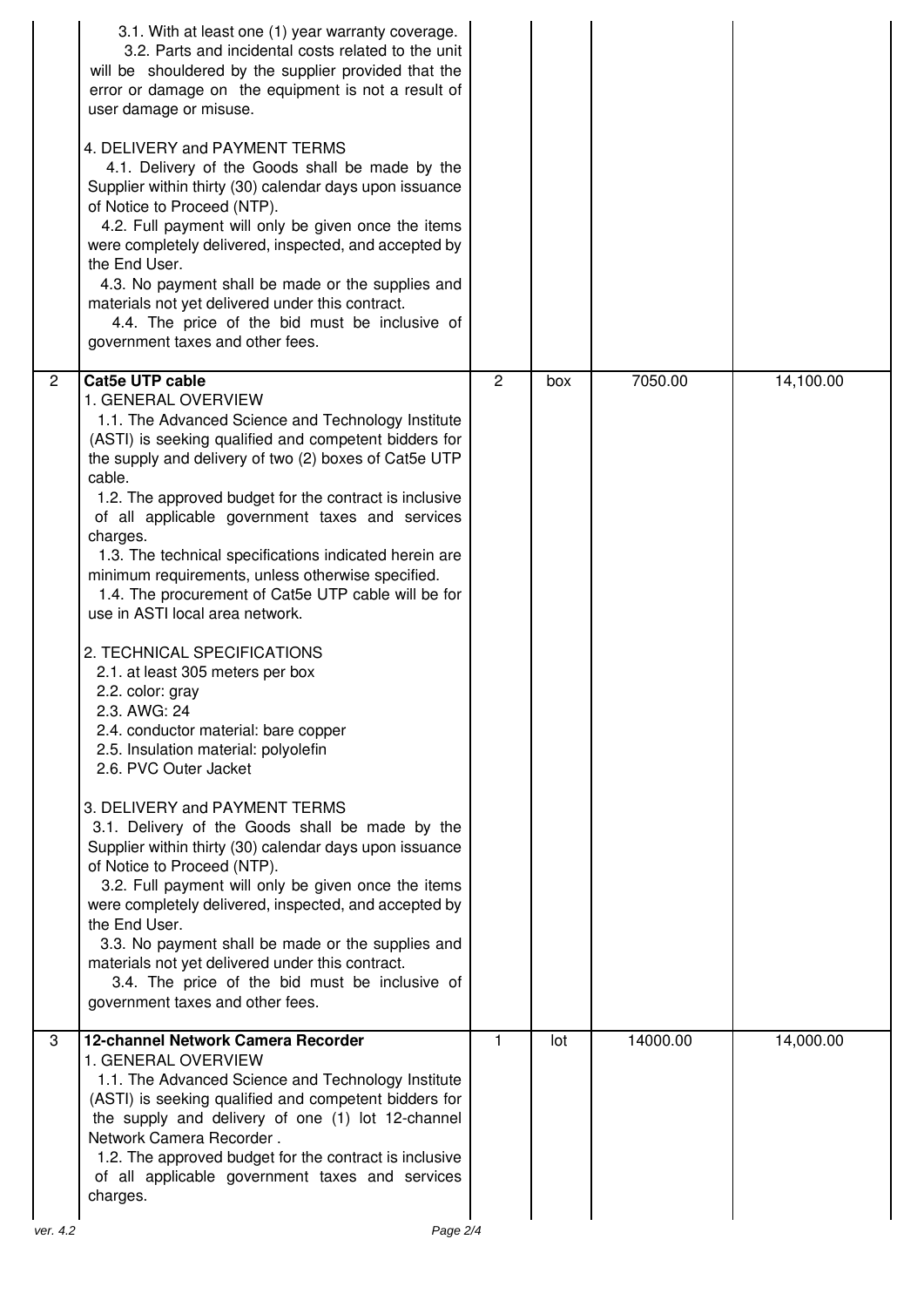| TOTAL APPROVED BUDGET FOR THE CONTRACT (ABC):<br><b>GUIDELINES</b>                                                                                                                                                                                                                                                                                                                                                                                                                                                                                           |               |
|--------------------------------------------------------------------------------------------------------------------------------------------------------------------------------------------------------------------------------------------------------------------------------------------------------------------------------------------------------------------------------------------------------------------------------------------------------------------------------------------------------------------------------------------------------------|---------------|
|                                                                                                                                                                                                                                                                                                                                                                                                                                                                                                                                                              |               |
| materials not yet delivered under this contract.<br>4.4. The price of the bid must be inclusive of<br>government taxes and other fees.                                                                                                                                                                                                                                                                                                                                                                                                                       | Php 54,280.00 |
| 4. DELIVERY and PAYMENT TERMS<br>4.1. Delivery of the Goods shall be made by the<br>Supplier within thirty (30) calendar days upon issuance<br>of Notice to Proceed (NTP).<br>4.2. Full payment will only be given once the items<br>were completely delivered, inspected, and accepted by<br>the End User.<br>4.3. No payment shall be made or the supplies and                                                                                                                                                                                             |               |
| 3. WARRANTY<br>3.1. With at least one (1) year warranty coverage.<br>3.2. Parts and incidental costs related to the unit<br>will be shouldered by the supplier provided that the<br>error or damage on the equipment is not a result of<br>user damage or misuse.                                                                                                                                                                                                                                                                                            |               |
| 2.3.4. Up to 2 channels video stream (analog<br>channel) Perimeter Protection<br>2.3.5. Up to 8 channels video stream (analog<br>channel ) SMD Plus<br>2.3.6. Up to 2 channels video<br>2.4. Can be integrated and is compatible with the<br>existing CCTV system of DOST-ASTI                                                                                                                                                                                                                                                                               |               |
| Recorder will be for ASTI's CCTV system.<br>2. TECHNICAL SPECIFICATIONS<br>2.1. at least one (1) hard disk with a total capacity of<br>at least 2TB<br>2.2. Configuration of the Network Video Recorder<br>(NVR) and existing network switches to integrate one<br>(1) existing CCTV camera<br>2.3. Network Video Recorder specs:<br>2.3.1. Max 16 channels IP camera inputs, each<br>channel up to 8MP; Max 128 Mbps incoming<br>bandwidth<br>2.3.2. H.265+/H.265 dual-stream video<br>compression<br>2.3.3. Supports HDCVI/AHD/TVI/CVBS/IP video<br>inputs |               |

- b. Software applications, programs, and digital licenses
- c. Commercial off-the-shelf electronic devices or components
- 3. The Quotation/s must indicate the registered business name of the company (or individual), business address and contact number. It must also include the full name and signature of the company's authorized representative.
- 4. BIR Certificate of Registration for new DOST-ASTI suppliers.